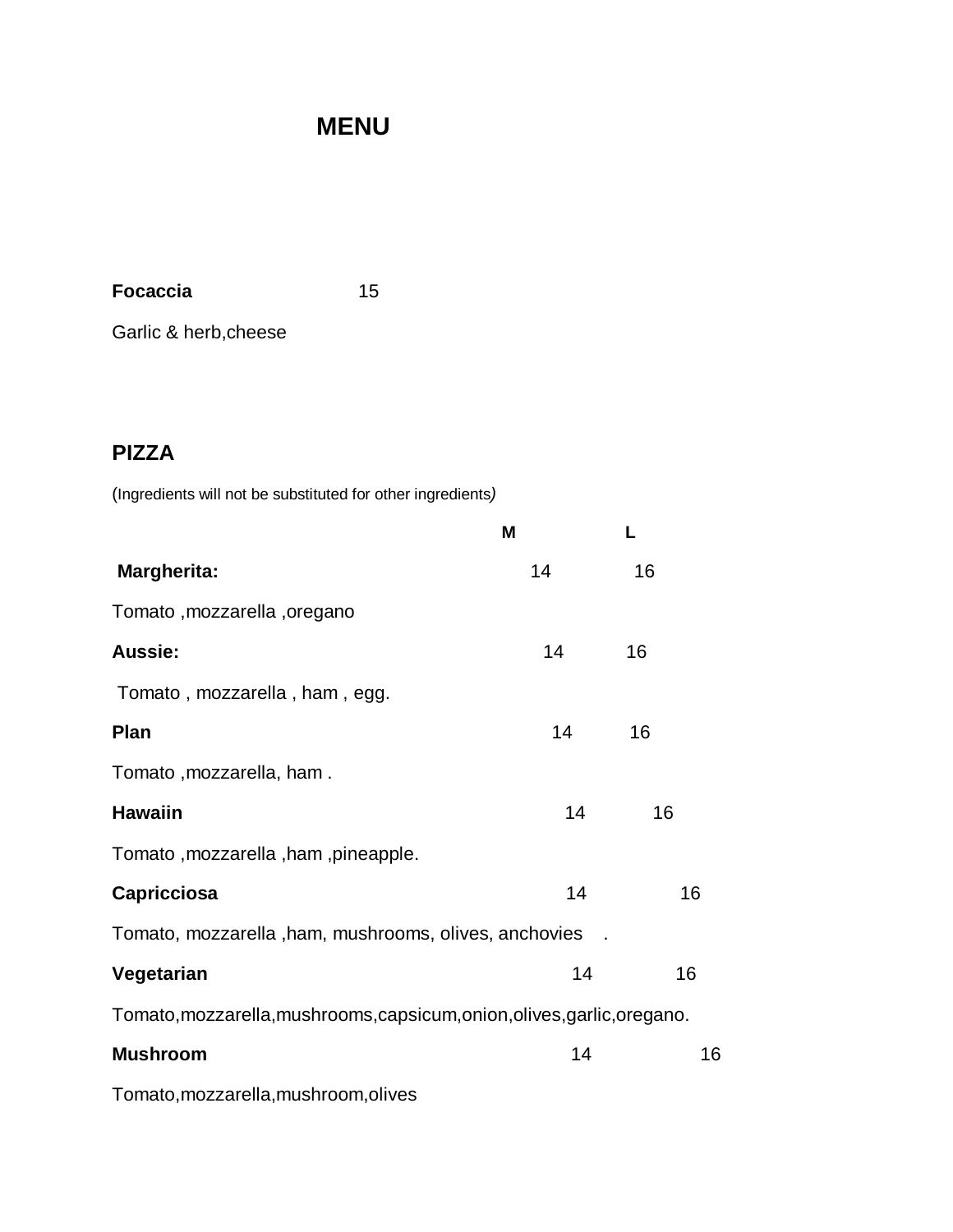| <b>Napolitana</b>                                                                     | 14 | 16 |    |
|---------------------------------------------------------------------------------------|----|----|----|
| Tomato, mozzarella, olives, anchovies, garlic, oregano.                               |    |    |    |
| <b>American</b>                                                                       | 14 | 16 |    |
| Tomato, mozzarella, calabrese salami.                                                 |    |    |    |
| <b>Mexican</b>                                                                        | 14 | 16 |    |
| Tomato, mozzarella, calabrese salami, capsicum, chilli flakes                         |    |    |    |
| <b>Flaming Hot</b>                                                                    | 15 |    | 18 |
| Tomato, mozzarella, calabrese salami, capsicum, onion, jalapenos, olives, chili sauce |    |    |    |
| <b>House Special</b>                                                                  | 15 |    | 18 |
| Tomato, mozzarella, ham, mushroom, capsicum, bacon, garlic, oregano.                  |    |    |    |
| Egg & Bacon                                                                           | 15 |    | 18 |
| Tomato, mozzarella, bacon, onion, egg                                                 |    |    |    |
| <b>Meat Lovers</b>                                                                    | 15 |    | 18 |
| Tomato, mozzarella, ham salami, bacon, roasted chicken, bbq sauce.                    |    |    |    |
| <b>Chicken BBQ</b>                                                                    | 15 |    | 18 |
| Tomato, mozzarella, roasted chicken , pineapple                                       |    |    |    |
| <b>Chicken &amp; mushroom</b>                                                         | 15 |    | 18 |
| Tomato, mozzarella, chicken, mushroom                                                 |    |    |    |
| <b>Four Sides</b>                                                                     |    | 15 | 18 |
| Tomato .mozzarella,marg,americn,hawain,house special                                  |    |    |    |
| <b>Seafood</b>                                                                        |    | 15 | 18 |
| Tomato, mozzarella, mix seafood                                                       |    |    |    |
| <b>The Lot</b>                                                                        |    | 15 | 18 |
|                                                                                       |    |    |    |

Tomato, mozzarella ,ham ,mushroom, calabrese salami, capsicum, onion, olives, pineapple , prawn.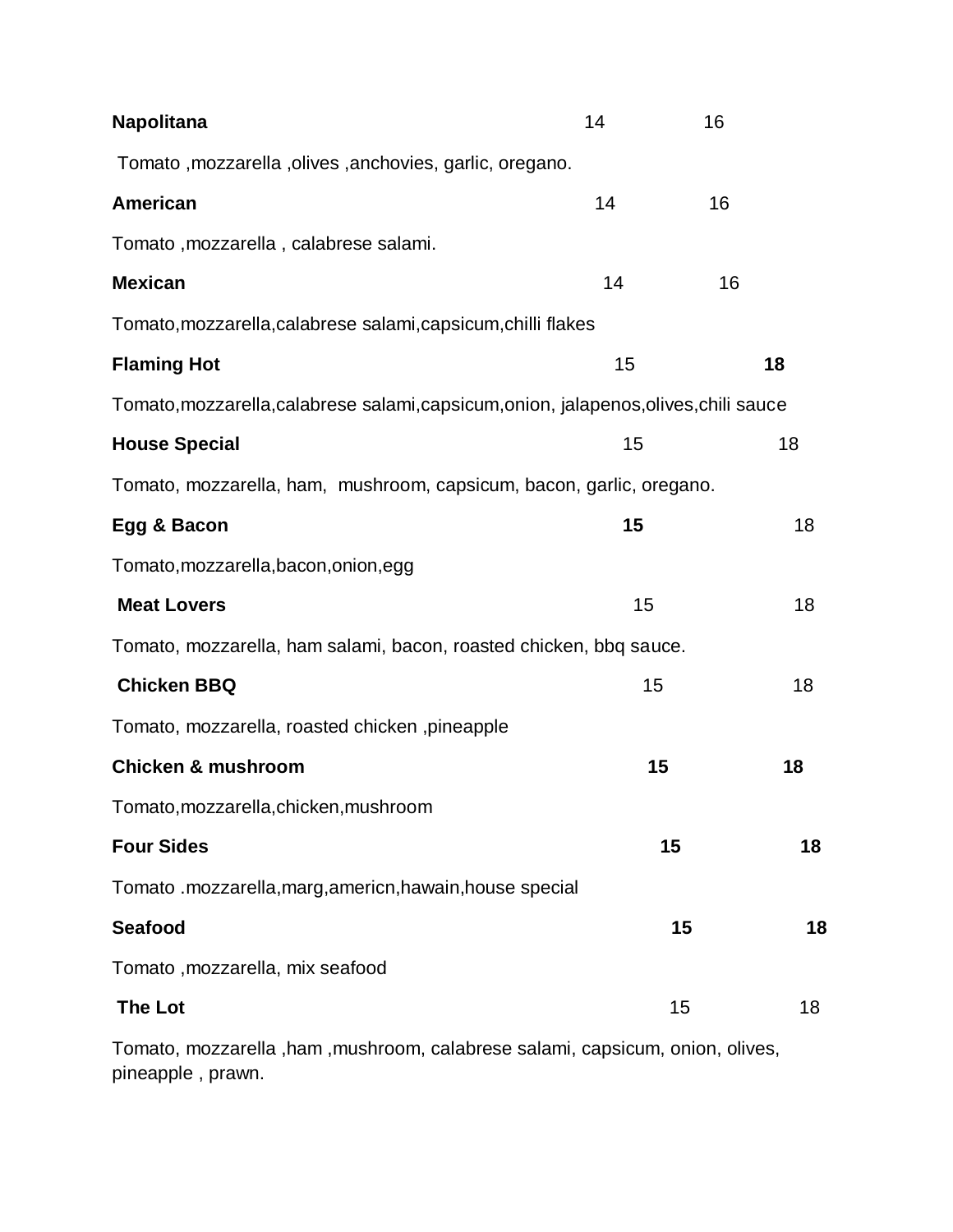### **GOURMET PIZZA**

| Vegi delight                                                                          | 22                                                                                        |  |
|---------------------------------------------------------------------------------------|-------------------------------------------------------------------------------------------|--|
|                                                                                       | Tomato, mozzarella, zucchini, capsicum, mushroom, olive, spinach, sundried tomato & fetta |  |
| <b>Tandoori</b>                                                                       | 22                                                                                        |  |
|                                                                                       | Tomato, mozzarella, marinated chicken, Spanish onion, yoghurt cucumber mint sauce         |  |
| Chicken peri peri                                                                     |                                                                                           |  |
| Tomato, mozzarella, chicken, roast capsicum, Spanish onion, peri peri sauce           |                                                                                           |  |
| <b>Chorizo</b>                                                                        | 22                                                                                        |  |
| Tomato, mozzarella, chorizo, capsicum, Spanish onion, olives.                         |                                                                                           |  |
| <b>Salmon</b>                                                                         | 22                                                                                        |  |
| Tomato, mozzarella, smoked salmon, capers, Spanish onion& aioli.                      |                                                                                           |  |
| <b>Lamb lovers</b>                                                                    | 22                                                                                        |  |
| Tomato, mozzarella, marinated lamb, frash tomato, Spanish onion, feta, tzatziki sauce |                                                                                           |  |
| <b>Prosciutto</b>                                                                     | 22                                                                                        |  |
| Tomato mozzarella, prosciutto, cherry tomato, rocket, shaved parmesan.                |                                                                                           |  |
|                                                                                       |                                                                                           |  |
| only large \$5<br><b>GLUTEN FREE AVAILABLE</b>                                        |                                                                                           |  |
| Half and half \$2                                                                     |                                                                                           |  |
| <b>Pasta</b>                                                                          |                                                                                           |  |
| <b>Choice of Pasta</b>                                                                |                                                                                           |  |
| Penne, fettuccine, spaghetti.gnocci                                                   |                                                                                           |  |
| Veal ravioli<br>\$3                                                                   |                                                                                           |  |
| <b>Choice of Sauce</b>                                                                |                                                                                           |  |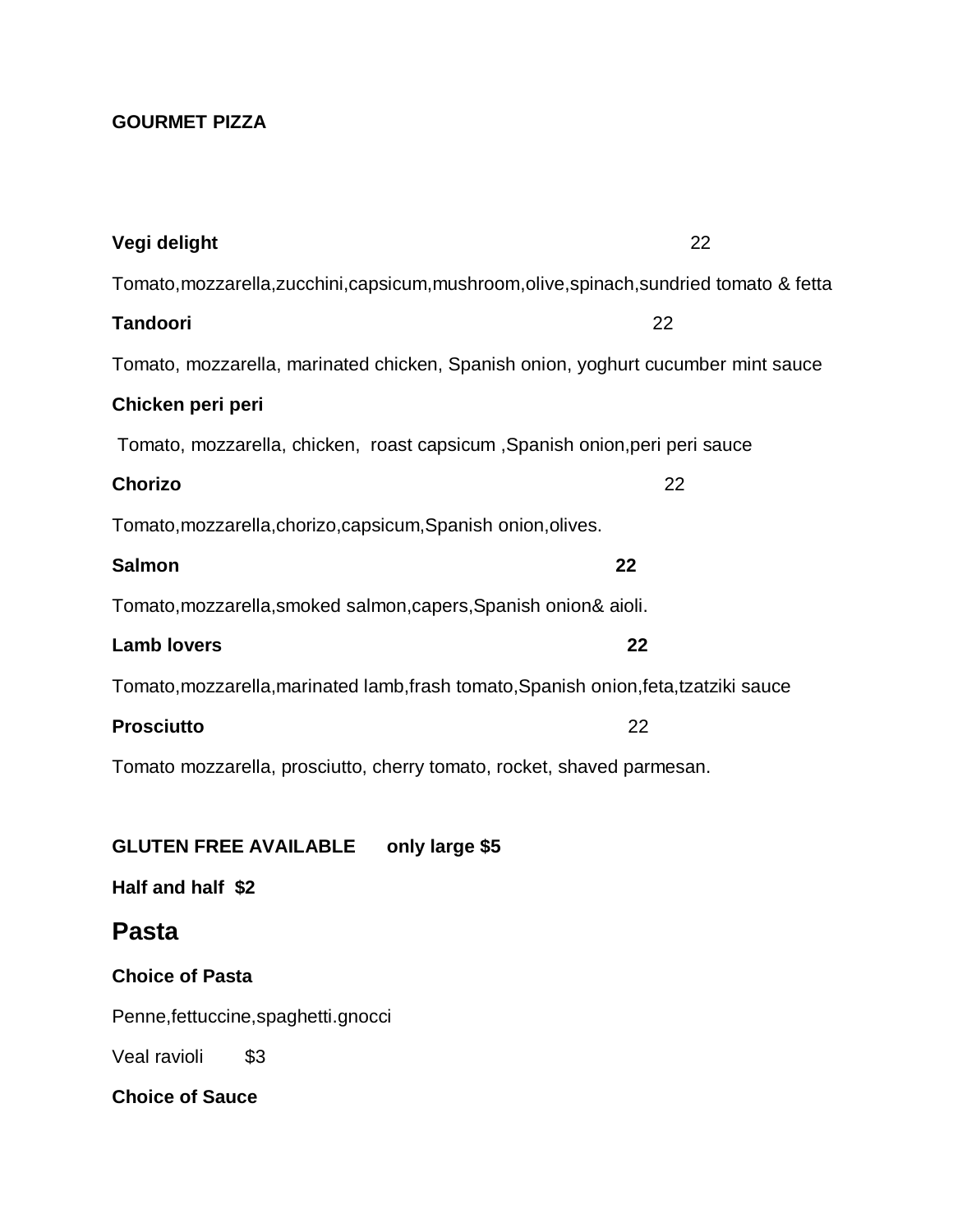#### **Napoletana** 15

Tomato, onion, basil, parsley, parmesan.

#### **Pesto** 15

Homemade pesto, touch of cream, parmesan.

#### **Vegetarian 15**

Spinach,mushroom,capsicum,onion,olive,Napoli sauce

#### .**Amatriciana** 17.

Smoked bacon, capsicum, olives, chilli , Napoli sauce, parmesan

#### **Calabrese**

Calabresi salami,mushroom,capsicum,olive ,chilli.napoli sauce ,parmesan.

#### **Meatballs 17**

Italian Meatballs in Napoli sauce

#### **Bolognese** 17

Homemade traditional meat sauce, parmesan

#### **Carbonara** 17

Smoked bacon, egg, cream, parmesan

#### **Alla panna 17**

leg ham,mushroom,cream ,parmesan

#### **Chicken and Mushroom** 17

Tender chicken breast pieces, mushroom, cream, parmesan.

#### **Chicken and Avocado**

Chicken ,avocado ,cream ,parmesan

#### **Traditional lasagna** 18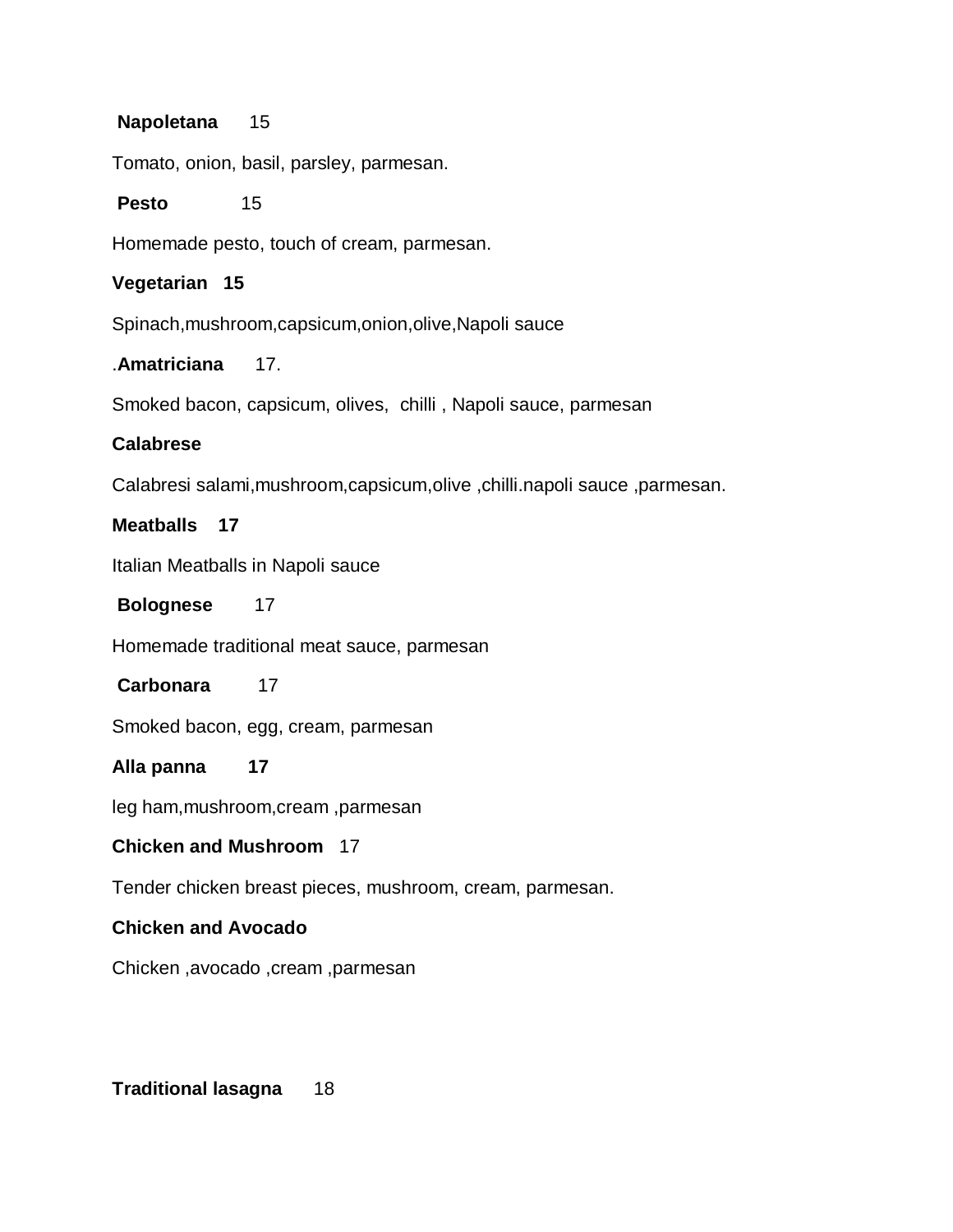#### **Extra**

Any meat & seafood \$3, cheese \$2.50, Vegitables\$2

#### **SIDES**

**Garlic bread** 7

Toasted bread, garlic butter, herbs.

#### **Onion rings**

Onion rings with chipotle sauce 10

**Croquette** 10

Mac and cheese croquette with aioli sauce

**Chicken nuggets** 10

Chicken nuggets with chips

**Crumed calamari** (10 pics ) 16

Crumed calamari pieces with tartere sauce

**Chips** s 6 L 10

Chips with gravy s 9 L 13

Chips with Bolognese sauce s 9 L 13

**Focaccia** L 15

Garlic & herb, cheese

## **Salad**

#### **Green salad 8**

Mix lettuce ,tomato ,cucumber ,onion, Italian dressing

**Rocket & parmesan salad 8**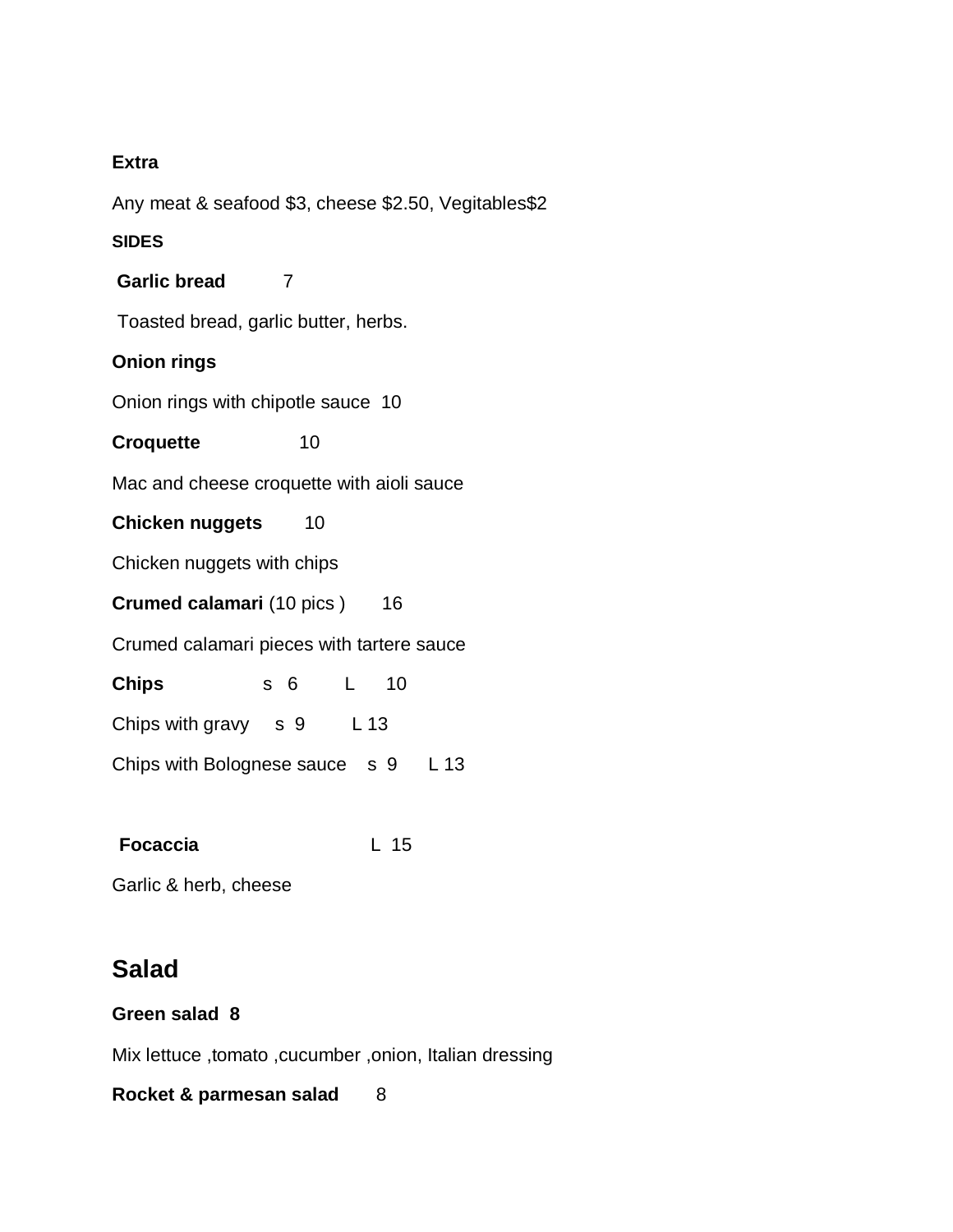Rocket ,cherry tomato,parmeson cheese, lemon dressing

Greek Salad 10

Lettuce, cucumber, tomato, Spanish onions, olives, feta, Greek dressing.

**Chicken Salad** 14

Tender chicken , mix lettuce ,tomato ,cucumber ,onion, Italian dressing

#### **Fish and chips** 22

Beer battered fish , chips and salad and tartare sauce.

#### **Chicken Parmas**

(All Parmas are served with chips & salad)

**Schnitzel** 22

Crumbed chicken breast ,gravy

**Parmigiana** 22

Crumbed chicken breast, shaved leg ham,Napoli sauce, mozzarella,.

**Aussie** 24

Crumbed chicken breast, ham, salami, bacon,bbq sauce, mozzarella,

#### **Maxican 24**

Crumbed chicken breast, tomato salsa,jalaopenos, sour cream,guacamole

#### **Grilled chicken 22**

Tender Chicken breast, gravy